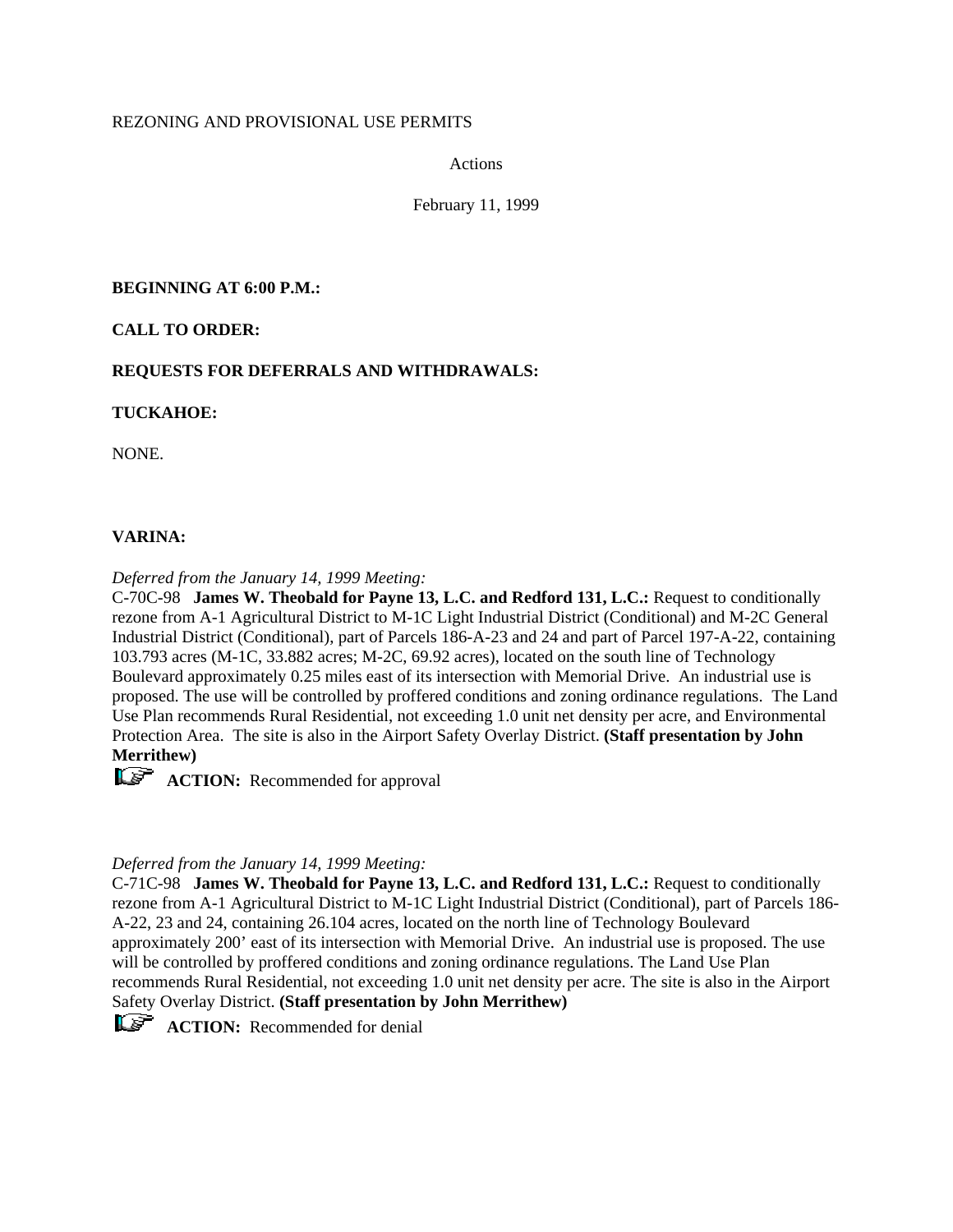### *Deferred from the January 14, 1999 Meeting:*

C-72C-98 **James W. Theobald for Bradley T. Marshall, et al:** Request to conditionally rezone from A-1 Agricultural District to M-1C Light Industrial District (Conditional) part of Parcel 186-A-22, containing 19.173 acres, located on the south line of Technology Boulevard approximately 100' east of its intersection with Memorial Drive and on the east line of Memorial Drive approximately 100' south of its intersection with Technology Boulevard. An industrial use with potential retail is proposed. The use will be controlled by proffered conditions and zoning ordinance regulations. The Land Use Plan recommends Rural Residential, not exceeding 1.0 unit net density per acre. **(Staff presentation by John Merrithew)**

**ACTION:** Recommended for approval

# *Deferred from the January 14, 1999 Meeting:*

C-73C-98 **James W. Theobald for W. A. Robins, et al, Redford 131, L.C., Edward M. Luck, Gerald A. Crigger:** Request to conditionally rezone from A-1 Agricultural District to R-5AC General Residence District (Conditional) Parcels 197-A-21A, 21B (part), 21C and 22 (part), Parcels 197-1-1-6 (part), 7 and 7A, and Parcels 197-4-A-1, 2 and 3, containing 58.214 acres, located on the north line of Portugee Road (beginning in the Capes of Portugee subdivision) approximately 280' east of the intersection of Portugee Road and Memorial Drive and on the east line of Memorial Drive (beginning in the Gaulding and Orange subdivision) approximately 1890' north of the intersection of Portugee Road and Memorial Drive. A single family subdivision is proposed. The applicant has proffered a maximum density of 2.8 units per acre. The Land Use Plan recommends Rural Residential, not exceeding 1.0 unit net density per acre, and Environmental Protection Area. The site is also in the Airport Safety Overlay District. **(Staff presentation by John Merrithew)**

 $\widehat{\mathbb{R}\mathbb{F}}$  **ACTION:** Deferred to 4/15/99

### *Deferred from the January 14, 1999 Meeting:*

C-55C-98 **James W. Theobald for Roy B. Amason:** Request to conditionally rezone from A-1 Agricultural District to B-2C Business District (Conditional), Parcel 260-A-36, containing 3.87 acres, located at the northeast corner of the intersection of New Market Road (Route 5) and Long Bridge Road. A business use is proposed. The use will be controlled by proffered conditions and zoning ordinance regulations. The Land Use Plan recommends Prime Agriculture. The site is also in the Airport Safety Overlay District. **(Staff presentation of Mark Bittner)**

 $\mathbf{A}\mathbf{C}$  **ACTION:** Deferred to  $3/11/99$ 

### *Deferred from the January 14, 1999 Meeting:*

C-56C-98 **James W. Theobald for Roy B. Amason:** Request to conditionally rezone from A-1 Agricultural District to R-1C, R-2AC and R-3AC One Family Residence Districts (Conditional), RTHC Residential Townhouse District (Conditional), R-5C and R-6C General Residence Districts (Conditional), O-2C Office District (Conditional), B-2C Business District (Conditional) and C-1 Conservation District, Parcels 240-A-17, 250-A-48, 49, and 51A, and 251-A-4A, and 260-A-28, containing 633.61 acres, generally located along the east line of Turner Road between New Market Road (Route 5) and Camp Holly Drive; along the north line of New Market Road (Route 5) from Turner Road to Camp Hill Road and from Kingsland Road to Long Bridge Road; along the northwest line of Long Bridge Road to its intersection with Yahley Mill Road and along the west side of Yahley Mill to the Virginia Power easement. A mixed use planned community is proposed. The applicant has proffered a maximum of 1,341 residential units on the property. The uses will be controlled by proffered conditions and zoning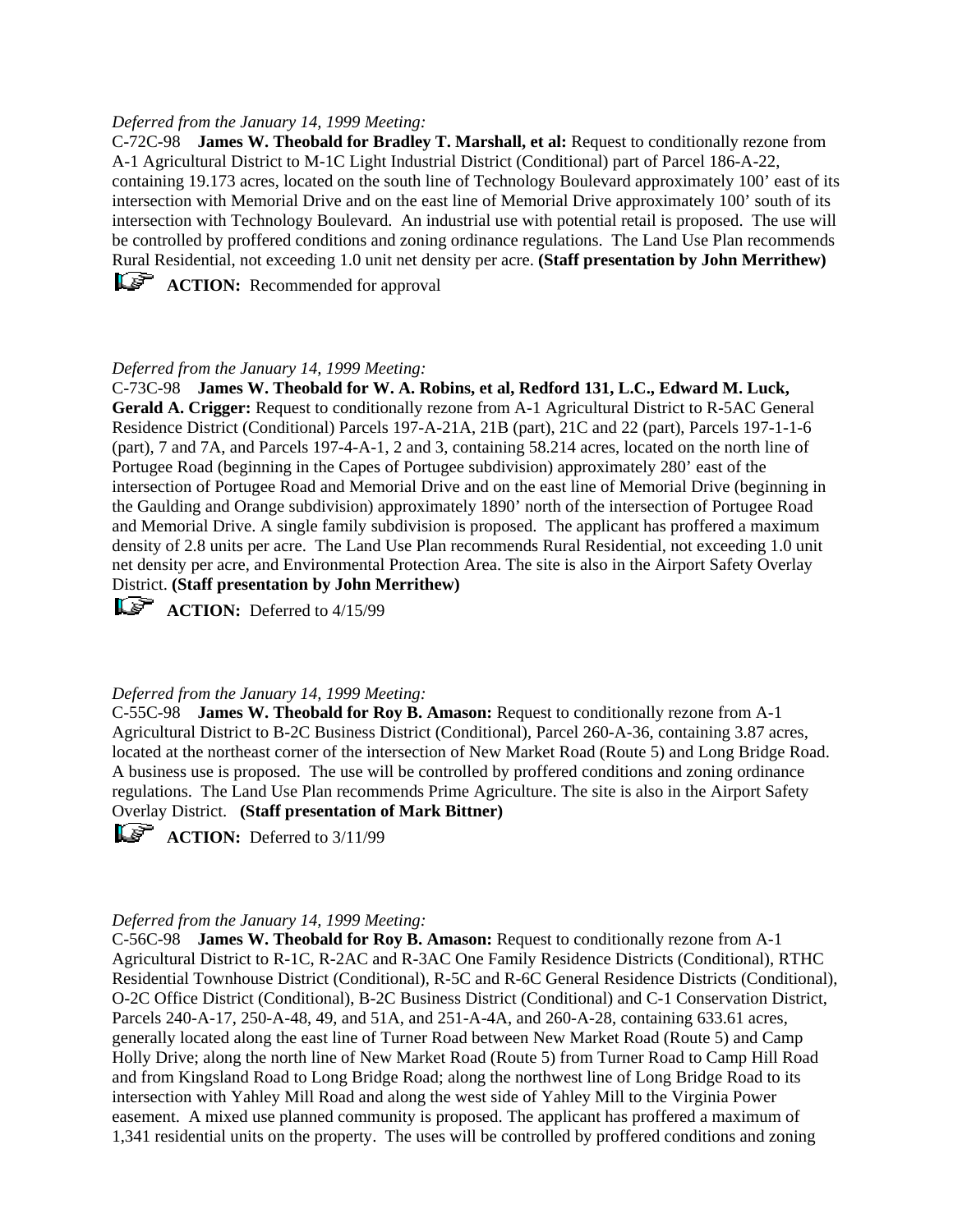ordinance regulations. The Land Use Plan recommends Prime Agriculture and Environmental Protection Area. The site is also in the Airport Safety Overlay District. **(Staff presentation of Mark Bittner)**

 $\mathbb{L}\mathbb{S}^{\mathbb{R}}$  **ACTION:** Deferred to 3/11/99

## *Deferred from the January 14, 1999 Meeting:*

C-83C-98 **Lifestyle Homes of Four Mile Run, L.L.C.:** Request to conditionally rezone from R-2AC One Family Residence District (Conditional) to R-3AC One Family Residence District (Conditional), Parcels 238-2-A-22 to 24, being part of Four Mile Run Subdivision Section A, Parcels 227-5-D-28, 29 and 100; 227-2-E-2 to 5 and 100; 238-2-C-12 to 34; 238-2-D-1 to 27; 238-2-E-1; and 238-2-G-1 to 23, being Four Mile Run Subdivision, Section B; part of Parcel 238-A-31 and Parcel 238-A-38, containing approximately 89.00 acres, located approximately 550' east of the intersection of New Market Road (State Route 5) and Doran Road. A single family subdivision is proposed. The applicant has proffered the development shall not contain more than 432 dwellings. The Land Use Plan recommends Suburban Residential 1, 1.0 to 2.4 units net density per acre, and Environmental Protection Area. The site is also in the Airport Safety Overlay District. **(Staff presentation by Mark Bittner)**

**ACTION:** Deferred to 3/11/99

## *Deferred from the January 14, 1999 Meeting:*

P-31-98 Approval of Obstruction Lighting **Gloria L. Freye for AAT Communications Corporation:** Request for approval of obstruction marking and lighting of a communication tower pursuant to the approved conditions of Provisional Use Permit P-31-98. This is a 159-foot communication tower located at the southwest corner of Route 5 and I-295 at the end of Fordson Farm Lane, on part of parcel 249-A-32. The tower was approved to a height of 199' on September 9, 1998 with no obstruction marking or lighting. The applicant has now requested the tower be lighted per the requirements of the Federal Aviation Administration. This action requires approval by the Henrico County Planning Commission. **(Staff presentation by Jo Ann Hunter)**

**ACTION:** Recommended for denial

## **BROOKLAND:**

C-11-99 **The McGurn Co., Inc.:** Request to rezone from B-2C Business District (Conditional) to C-1 Conservation District, part of Parcel 31-A-11D, containing 1.2 acres, located north of Mountain Road approximately 240' south of the intersection of Pine Lodge Court and John Cussons Drive. A conservation area is proposed. The Land Use Plan recommends Environmental Protection Area. **(Staff presentation by John Merrithew)**

**ACTION:** Recommended for approval

C-12C-99 **Robert M. Atack:** Request to conditionally rezone from A-1C Agricultural District (Conditional), O/SC Office/Service District (Conditional), M-1C Light Industrial District (Conditional) and R-2C One Family Residence District (Conditional) to R-1AC One Family Residence District (Conditional), Parcels 13-A-25, 26 and 33, 14-A-60B and 61, 22-A-1, 2, 10 and 11B and part of Parcels 13-A-31A and 32A, containing approximately 176.5 acres, located between Mill Road and I-295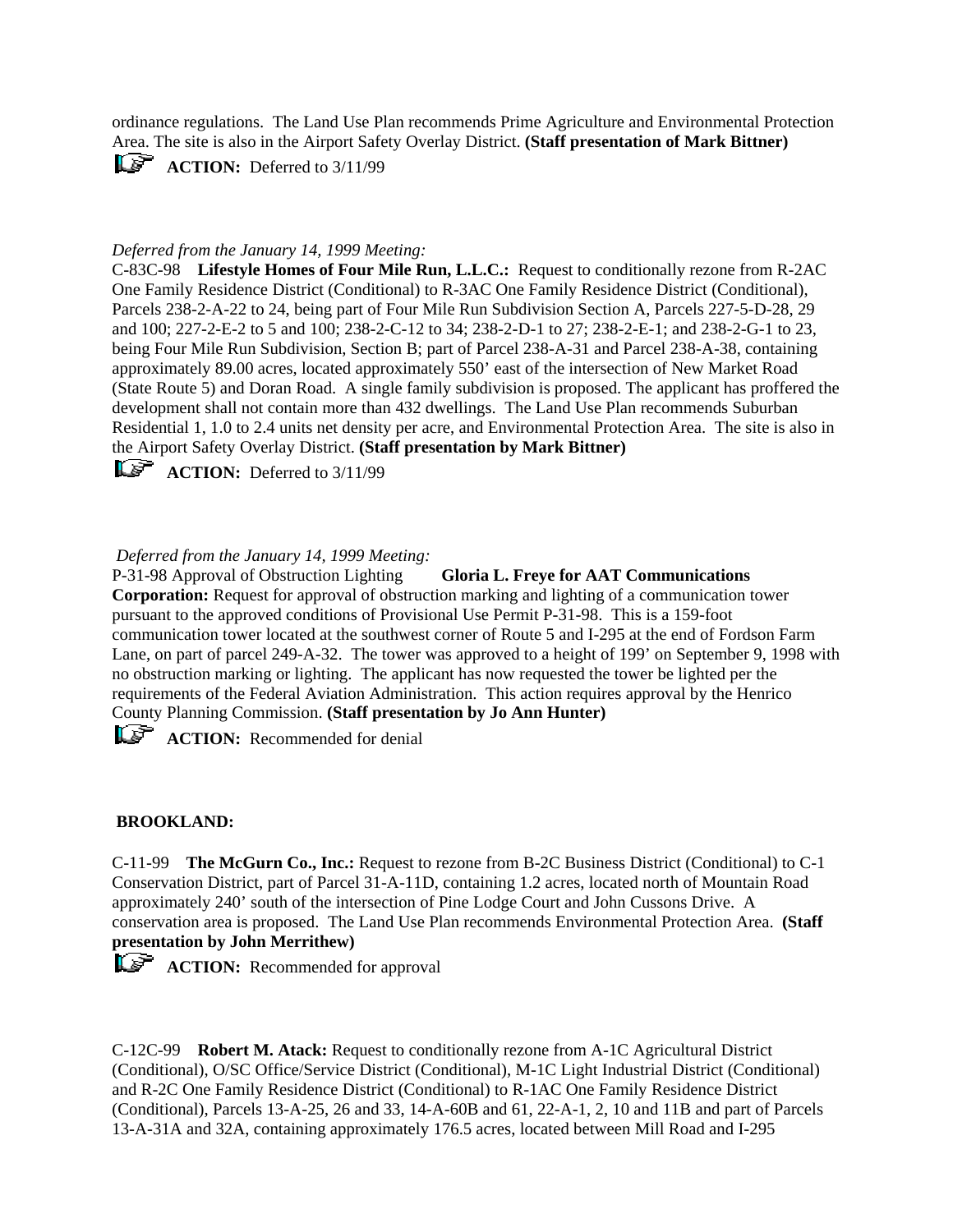beginning at the northwest intersection of the CSX Railroad and I-295. A single family residential development is proposed. The applicant has proffered a maximum of 177 lots which yields a density of approximately 1 lot per acre. The Land Use Plan recommends Suburban Residential 1, 1.0 to 2.4 units net density per acre, Office/Service and Light Industrial development. **(Staff presentation by John Merrithew)**

**ACTION:** Recommended for approval

# **FAIRFIELD:**

*Deferred from the January 14, 1999 Meeting:*

C-40C-98 **Robert M. Atack for Atack Properties, Inc.:** Request to conditionally rezone from R-2C and R-2AC One Family Residence Districts (Conditional) to RTHC Residential Townhouse District (Conditional), part of Parcels 23-A-72A and 32-A-94, containing 16.795 acres, located adjacent to the western terminus of proposed J.E.B. Stuart Parkway and north of the terminus of Proposed Magnolia Ridge Drive. Townhomes or condominiums for sale are proposed. The applicant has proffered a maximum of 92 units which yields a density of 5.09 units per acre. The Land Use Plan recommends Suburban Residential 1 development, 1.0 to 2.4 units net density per acre and Suburban Residential 2, 2.4 to 3.4 units net density per acre. **(Staff presentation by Nancy Gardner)**

**ACTION:** Recommended for denial

# *Deferred from the January 14, 1999 Meeting:*

C-3-99 **Windsor Enterprises, L. L. C.:** Request to rezone from R-4 One Family Residence District and C-1 Conservation District to R-4 One Family Residence District and C-1 Conservation District, part of Parcel 73-A-18, containing 4.5 acres, located on the west side of Interstate 95 approximately 335' south of Lakeside Boulevard. A single family subdivision, recreation area and wetland mitigation area are proposed. The R-4 District requires a minimum lot size of 8,000 square feet. The Land Use Plan recommends Environmental Protection Area. **(Staff presentation by Nancy Gardner)**

**ACTION:** Recommended for approval

P-3-99 **Gloria L. Freye for PrimeCo Personal Communications:** Request for approval of a provisional use permit in accordance with Sections 24-95(a) and 24-122.1 of Chapter 24 of the County Code in order to construct, operate and maintain a wireless communication monopole tower up to 185'. on part of Parcel 24-A-2, containing 1296 sq. ft., located on the east side of Brook Road (U.S. Route 1) at the Henrico County and Hanover County line. The site is zoned O-2 Office District. **(Staff presentation by Mark Bittner)**

**ACTION:** Deferred to February 23, 1999

C-13C-99 **Ralph L. Axselle for Wilton Development Corp.:** Request to conditionally rezone from A-1 Agricultural District and C-1 Conservation District to R-2AC One Family Residence District (Conditional) and C-1 Conservation District, Parcel 74-A-20, containing approximately 162 acres, located at the northeast intersection of Diane Lane, Old Sellers Way and Wilkinson Road. A single family residential development is proposed. The applicant has proffered a maximum density of 2.5 units per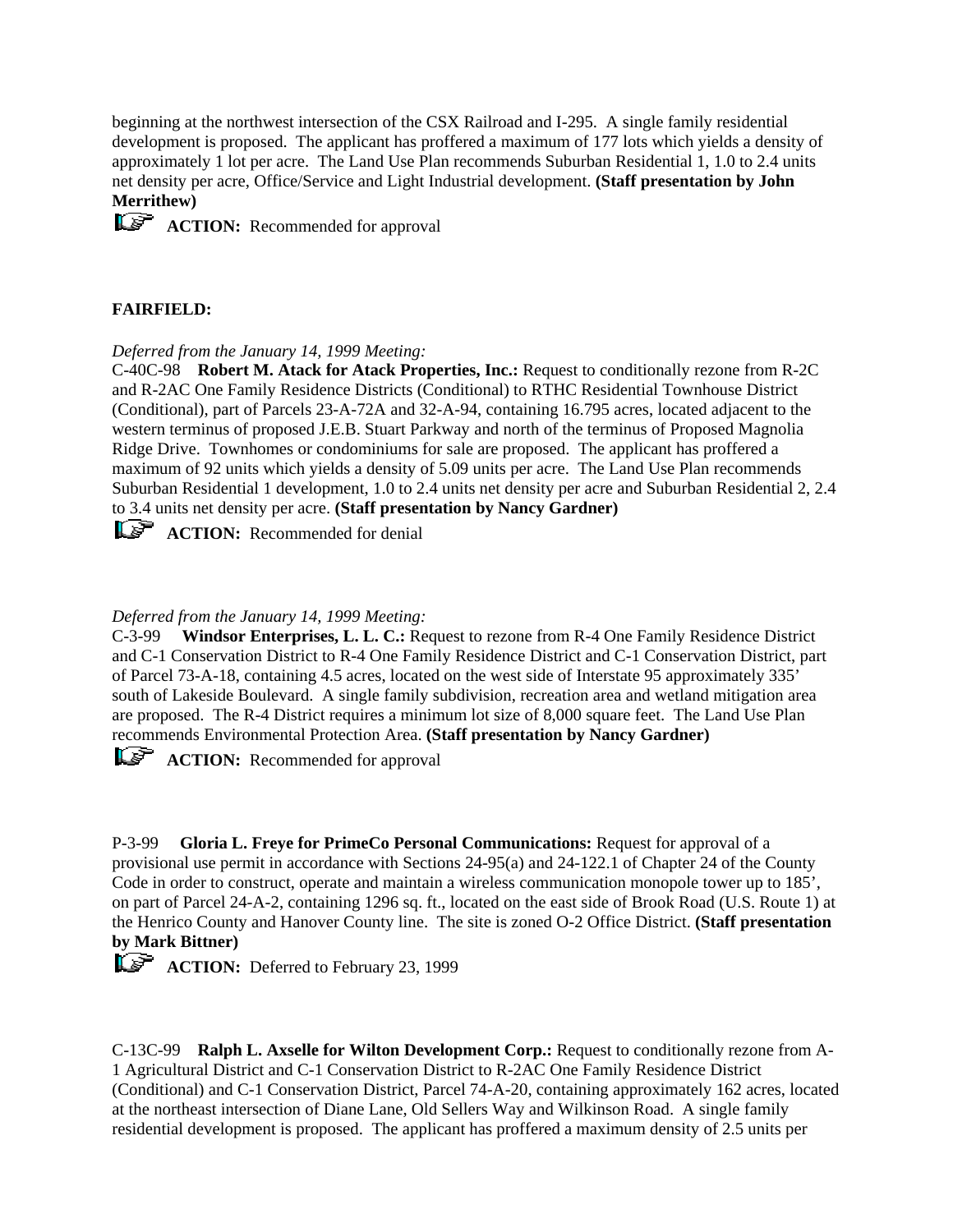acre. The Land Use Plan recommends Suburban Residential 1, 1.0 to 2.4 units net density per acre. **(Staff presentation by Nancy Gardner)**

**ACTION:** Deferred to March 11, 1999

P-4-99 **Ralph L. Axselle for Wilton Development Corp:** Request for approval of a provisional use permit in accordance with Sections 24-12.1, 24-95 and 24-122.1 of Chapter 24 of the County Code in order to allow a controlled density subdivision in conjunction with rezoning Case C-13C-99 on Parcel 74- A-20, containing approximately 162 acres, located at the northeast intersection of Diane Lane, Old Sellers Way and Wilkinson Road. The site is zoned A-1 Agricultural District and C-1 Conservation District. **(Staff presentation by Nancy Gardner)**

**ACTION:** Deferred to March 11, 1999

C-14C-99 **James W. Theobald for Alternative Living Services, Inc.:** Request to conditionally rezone from R-2 One Family Residence District to R-6C General Residence District (Conditional), Parcel 53-A-80C, containing 5.9085 acres, located at the southeast intersection of St. Charles Road and E. Parham Road. The applicant has proffered to limit the use of the property to a nursing home, convalescent home, home for the aged or assisted living facility. The use will be controlled by proffered conditions and zoning ordinance regulations. The Land Use Plan recommends Office development. **(Staff presentation by Mark Bittner)**

**ACTION:** Recommended for approval

## **BEGINNING AT 8:00 P.M.:**

### THREE CHOPT:

### *Deferred from the January 14, 1999 Meeting:*

P-23-98 **Gloria Freye for Triton PCS, Inc.:** Request for approval of a provisional use permit in accordance with Sections 24-95(a) and 24-122.1 of Chapter 24 of the County Code in order to construct, operate and maintain a communication tower up to 199' high and related equipment and improvements, on part of Parcel 47-A-59, containing 2,500 sq. ft., east of Interstate 64 between Cox Road and Old Cox Road (3600 Old Cox Road). The site is zoned A-1 Agricultural District. **(Staff presentation by Mark Bittner)**

**ACTION:** Deferred to March 11, 1999

## *Deferred from the January 14, 1999 Meeting:*

C-5C-99 **Glenn R. Moore for Robert M. Atack:** Request to conditionally rezone from A-1 Agricultural District to O-2C Office District (Conditional), Parcels 28-A-36A and 36B, containing approximately 2.7 acres, located on the north line of Sadler Road approximately 150' east of relocated Sadler Road. Offices and a branch banking facility are proposed. The use will be controlled by proffered conditions and zoning ordinance regulations. The Land Use Plan recommends Office development. **(Staff**